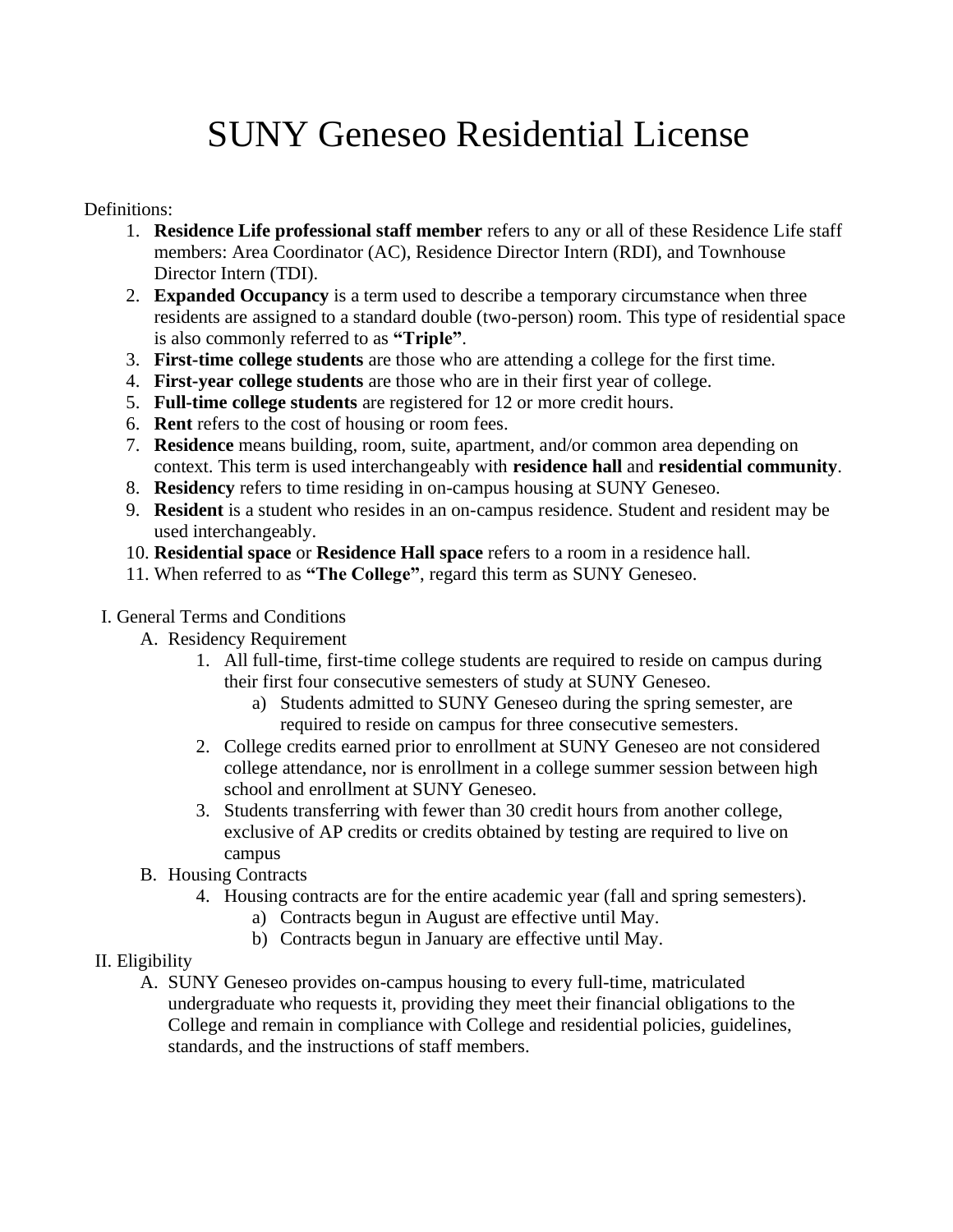- a. Any student who is not full-time who wishes to live on campus must submit an appeal via email to Sarah Frank, Director of Residence Life, prior to the start of the semester in which they drop below full-time.
- I. Occupancy Guidelines and Financial Obligations

Terms of occupancy are subject to change should future government directives so require. Residence Life reserves the right to relocate students to alternative housing as necessary to comply with public health directives due to COVID-19 or other public health emergencies. Relocation does not constitute a termination of the Residential License Housing Agreement.

- A. Deposits and Reservation of Residence Hall Space
	- 1. New Students
		- a) In order for new students to reserve a residential space, a \$150.00 housing deposit must be submitted to the Student Accounts Office by May 1.
			- i. This deposit is **included** in the \$300.00 initial deposit made with Admissions.
		- b) The SUNY Geneseo Residential License Agreement must be completed online by July 1.
		- c) Residence Hall and room preference are tied to the date of deposit and submission of the Residential License Agreement.
			- i. Deposits received before May 1 are considered "on time".
			- ii. Double rooms are not always available. If necessary, students may be placed in an expanded occupancy room.
		- d) All full-time students are guaranteed on-campus housing for all years of enrollment
	- 1. Returning Students
		- a) In order for returning students to reserve a residential space for the next academic year, a \$150.00 housing deposit must be on file in the Student Accounts Office by the close of business on the fourth Friday in March.
		- b) The SUNY Geneseo Residential License Agreement must be completed online by the close of business on the third Friday in April.
		- c) Residents must participate in the housing selection process.
		- d) All full-time students are guaranteed on-campus housing for all years of enrollment
- A. Housing Assignments
	- 1. Room assignments and changes are prerogatives of the College and are processed by written authorization from the Director of Residence Life or designee.
	- 2. The College reserves all rights with respect to the assignment and reassignment of room accommodations, and may, at its sole discretion, terminate such assignment. This includes the right to change the intended occupancy of an on-campus housing facility at any time to ensure the maximum utilization of the facility; to relocate residents within the on-campus housing system at its discretion for programmatic, financial, or disciplinary reasons; and/or reassign residents when the intended building or room occupancy is 50% or less.
		- a) In the instance of an on-campus housing reassignment, the resident(s) remaining in the residence agree(s) to accept and accommodate the new occupant(s). It is expected that a newly assigned student will be welcomed in a positive way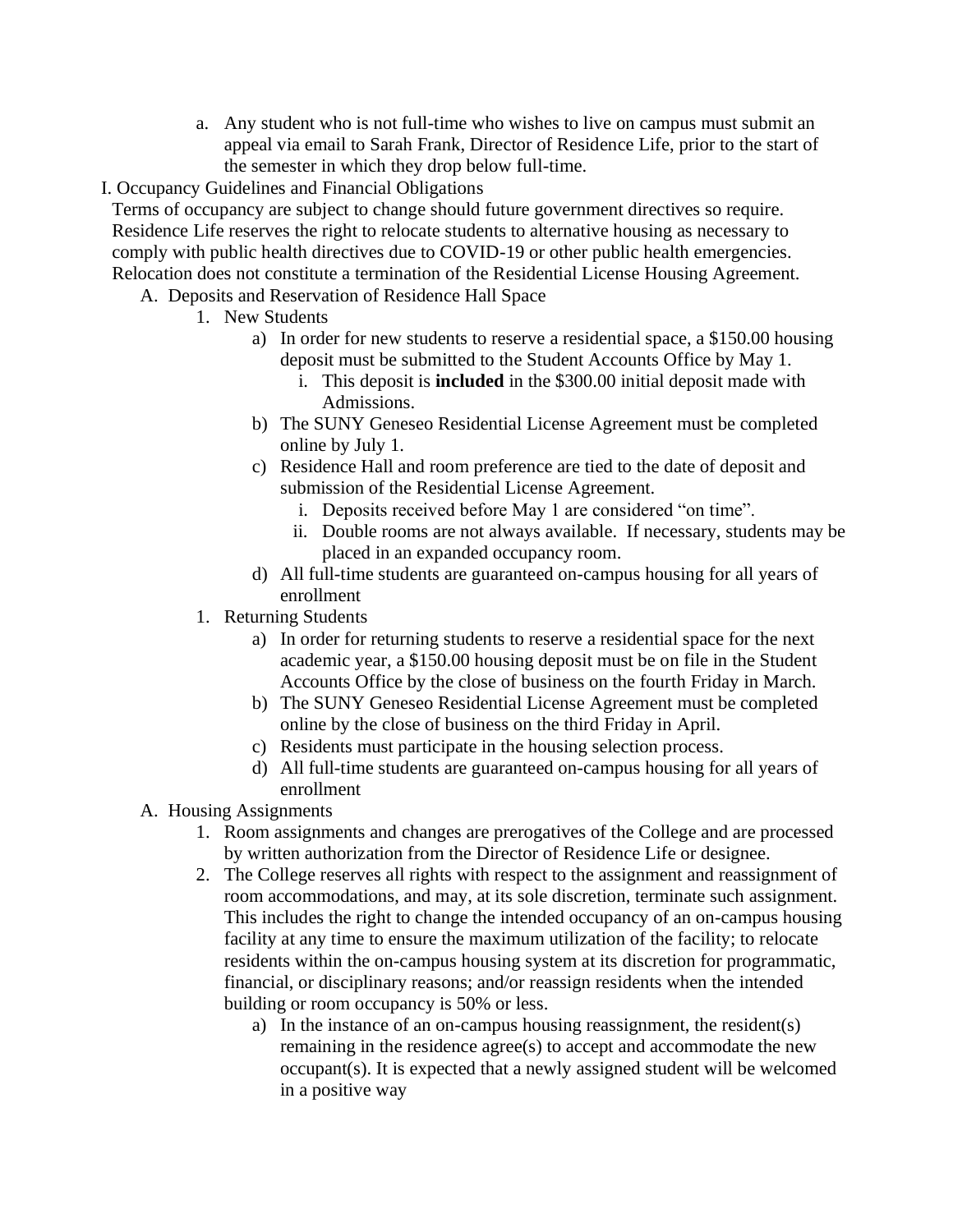- 1. Residents may not change rooms without prior authorization from a Residence Life professional staff member.
- 2. Residents may be administratively removed from residence if they demonstrate an inability to abide by College policies necessary for effectively functioning in a group living environment.
- 3. Housing assignments for all first time students are delivered to the student's Geneseo email August 1.

#### B. Occupancy

Terms of occupancy are subject to change should future government directives so require. Residence Life reserves the right to relocate students to alternative housing as necessary to comply with public health directives due to COVID-19 or other public health emergencies. Relocation does not constitute a termination of the Residential License Housing Agreement.

- 1. Initial occupancy is required by the College's first day of classes each semester.
- 2. Rooms not claimed by this date may be reassigned unless written permission for late arrival has been given by the Director of Residence Life or designee.
- 3. A resident who has not notified the College of late arrival may be reassigned to any available space.
- 4. Residents participating in academic programs that require them to be away from the campus during a portion of the academic year may apply for a mid-year release from their Residential License Agreement.
- 5. A resident who is released from housing and remains enrolled in the College will be charged a \$150.00 administrative fee.
- 6. Residents have access to their assigned rooms during regular academic sessions from the designated move-in date in August to the designated move-out date in May.
- 7. Residence Hall Closing
	- a) Thanksgiving and Spring Breaks: All Residence Halls close at 10:00 a.m. on the morning following the last class day before vacation periods and open at 10:00 a.m. on the day preceding resumption of classes.
	- b) Winter Break: Residence Halls reopen on the Saturday preceding the beginning of spring semester classes following Winter Break.
	- c) Saratoga Townhouses remain open throughout the duration of the academic year and do not close during college breaks.
- 8. At the end of each semester, residents are required to leave their residence hall space within twenty-four hours following the completion of their classes or examinations, or by hall closing, whichever comes first.
- 9. The Director of Residence Life or designee will grant special permission to international students and student athletes needing accommodations during vacation breaks as approved by the Department of International Student and Scholar Services or the Department of Intercollegiate Athletics and Recreation respectively.
- 10. Residents leaving the college mid-year must remove all of their belongings at the end of the fall semester unless special permission is given by the Director of Residence Life or designee.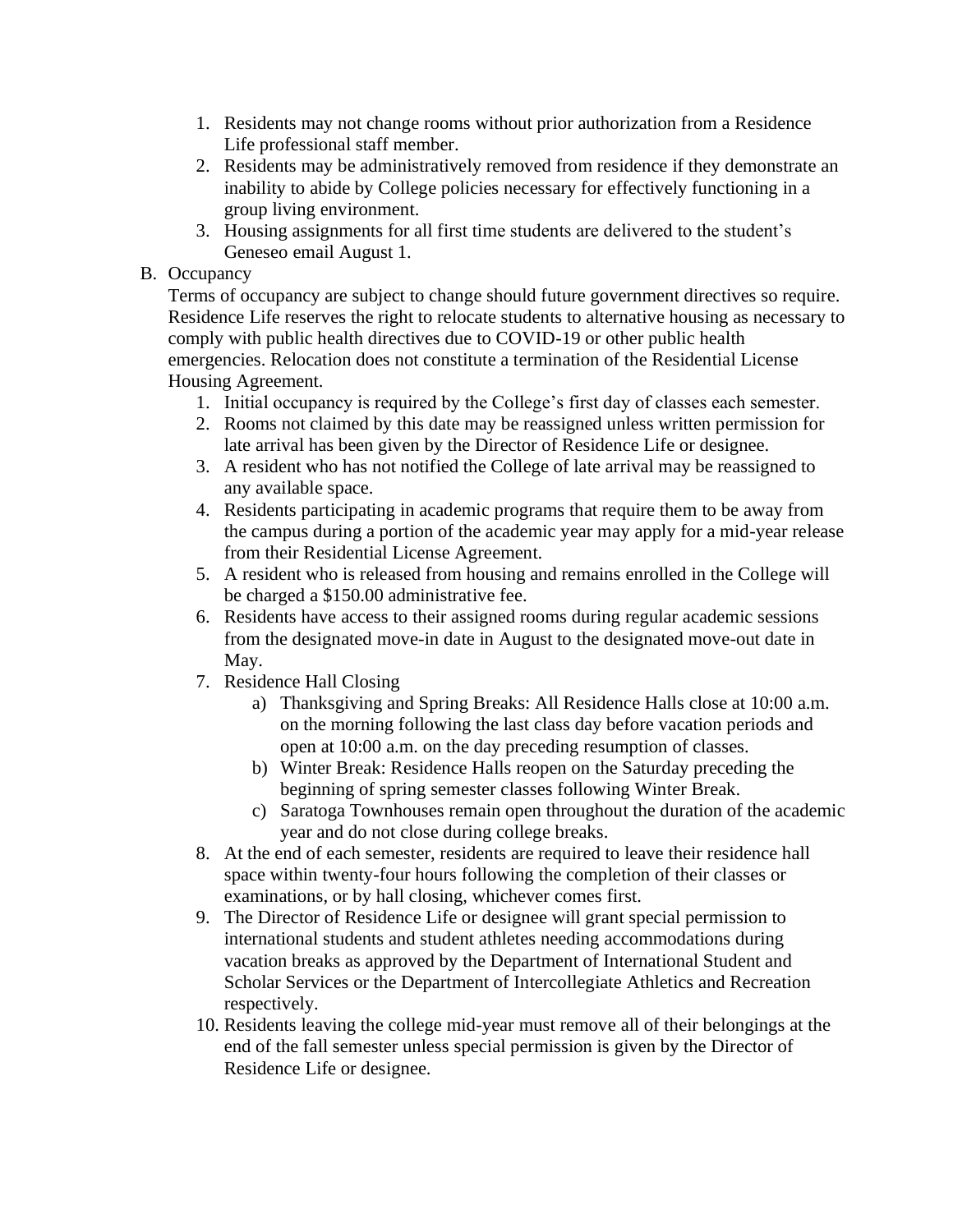- 11. All items left behind after the residence halls closed will be considered abandoned and subsequently disposed of.
- C. Release from Housing
	- 1. Residents may be released from their housing agreement after the fall semester only under the one or more following conditions:
		- a) not enrolled in spring courses (e.g., graduation, leave of absence, withdrawal);
		- b) study abroad;
		- c) off-campus internship;
		- d) a medical condition that cannot be accommodated in campus housing;
		- e) commuting from home;
		- f) or significant financial hardship.
	- 2. All requests for release must include documentation.
		- a) Documentation of financial hardships must demonstrate a significant change in financial circumstances since the original request for housing was submitted.
- A. Vacancies (room changes and consolidations)
	- 1. The College reserves the right to administratively assign residents to fill vacancies and make changes in room assignments for reasons of:
		- a) Health, safety, security, conduct, non-occupancy, or failure to remain actively enrolled without financial compensation to the student.
	- 2. Residents living in a residence hall room where a vacancy exists, may be given the opportunity to name a current resident to move in with them. Consideration is given to resident initiated requests for room changes through an established waitlist process.
		- a) Priority is given to residents housed in a temporary expanded occupancy room
	- 3. All room changes must be approved by the Assistant Director of Residence Life for Housing Operations or their designee.
		- a) Residence Life's ability to accommodate room changes is limited.
	- 4. The College reserves the right to move residents residing in rooms which are occupied by fewer than the designed capacity to another standard room.
		- a) Effort will be made to move residents to a space in the same residence hall.
		- b) Resident requests may not be accommodated.
	- 5. When vacancies occur, Residence Life may consolidate those vacancies. Consolidation of occupants may be employed. Residents living in a room where a vacancy exists may be subject to one of the following options, depending on the needs of Residence Life:
		- a) Consolidate with another resident who resides where a vacancy exists.
		- b) Where consolidation is not deemed feasible by Residence Life staff, students may remain in the room with the understanding that a roommate/suite-mate/townhouse-mate may be assigned at any time.

# B. Room Rates

<https://www.geneseo.edu/residence-life/residence-hall-room-rates>

1. Housing Deposit Refunds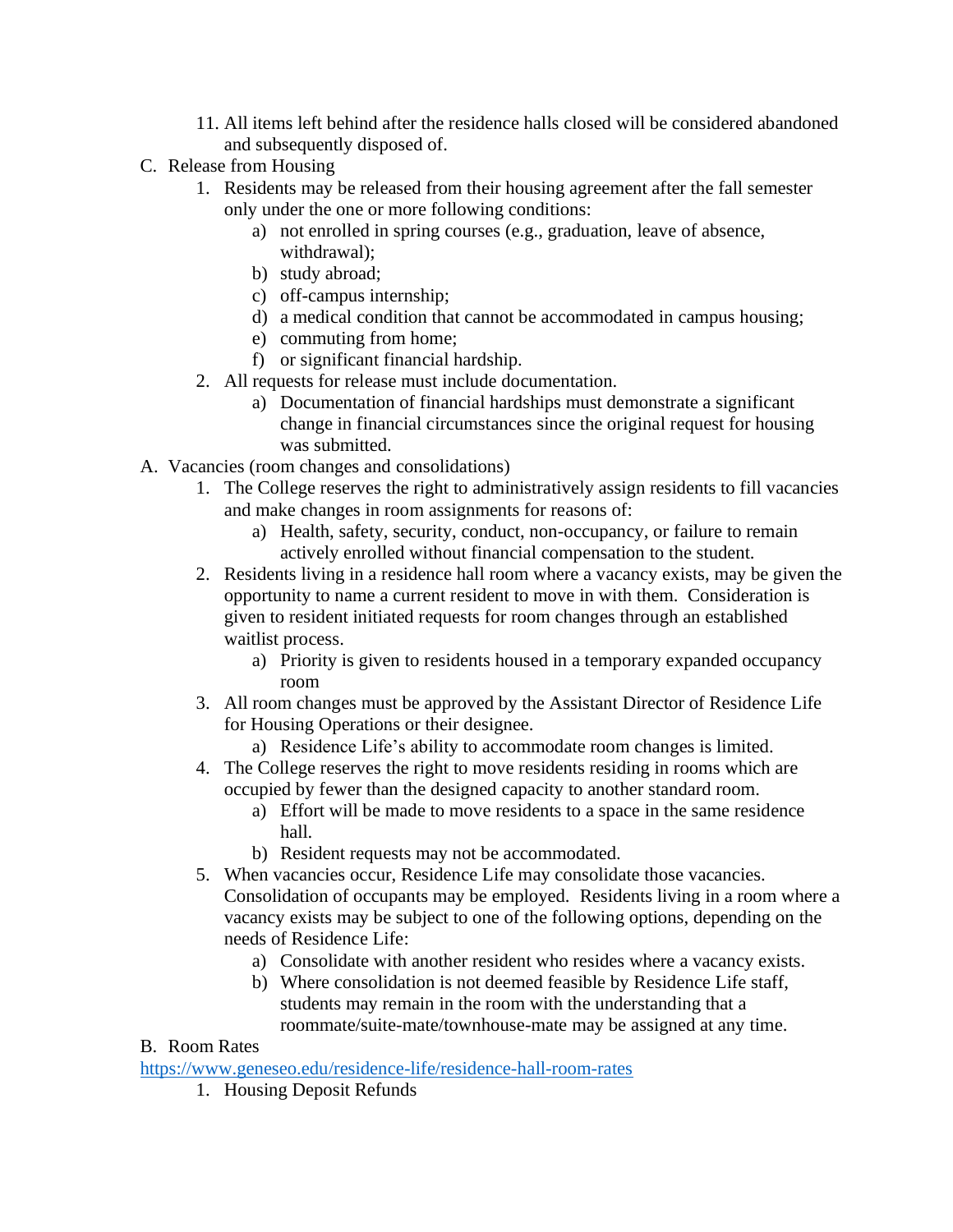- a) Current residents not bound by the residency requirement will be guaranteed a full housing deposit refund if the request is submitted by May 1.
- b) Incoming students not bound by the residency requirement will be guaranteed a full refund if request is submitted within 30 days of deposit date or by August 1, whichever comes first.
- c) Current residents: Prior to occupancy, residents who cancel their room reservations after July 15 and remain enrolled with the College will forfeit their housing deposit and be charged a \$150.00 administrative fee.
- d) New spring residents: Prior to occupancy, new spring residential students who cancel their room reservations after December 15 and remain enrolled in the College will be charged a \$150.00 administrative fee.
	- i. Residents who are not released will be responsible for the full semester room charge.
	- ii. All appeals must be submitted to the Director of Residence Life
- 2. Semesterly
	- a) Once a residential space is occupied, 50% of the semester rent is nonrefundable.
	- b) Refunds are not issued after mid-semester date (per the SUNY Geneseo academic calendar).
	- c) Exceptions:
		- i. The deposit and unused portion of paid rental fees may be refunded to a resident who withdraws upon being called to active military duty, at the discretion of the Director of Residence Life.
		- ii. A resident who withdraws due to circumstances beyond their control. Room rental rates are not affected by brief lapses in provided services.

#### 1. Adjustments

- a) Residents assigned to expanded occupancy (tripled) rooms, or other temporary rooms, should be aware that they will be expected to move when vacancies occur.
	- i. Room rental rates will be adjusted to the standard rate.
- b) If a resident is offered the opportunity to move into a standard space from an expanded occupancy room in the same building, they may choose not to move, but will be charged for a standard space as per the billing dates listed in this license.
- c) The date of notification of available space will be considered the date of occupancy change. The College cannot guarantee double occupancy, including cases where a roommate fails to take occupancy of the room.
- d) Whenever rooms are occupied by fewer persons than the designed capacity, such occupancy being at the request of the occupants and NOT resulting from room assignment by the College over which the resident has no control, the occupants shall pay the applicable room rate listed on the schedule of rates.
- 1. Accommodations for Students with Disabilities or Medical-Related Conditions <https://www.geneseo.edu/accessibility-office>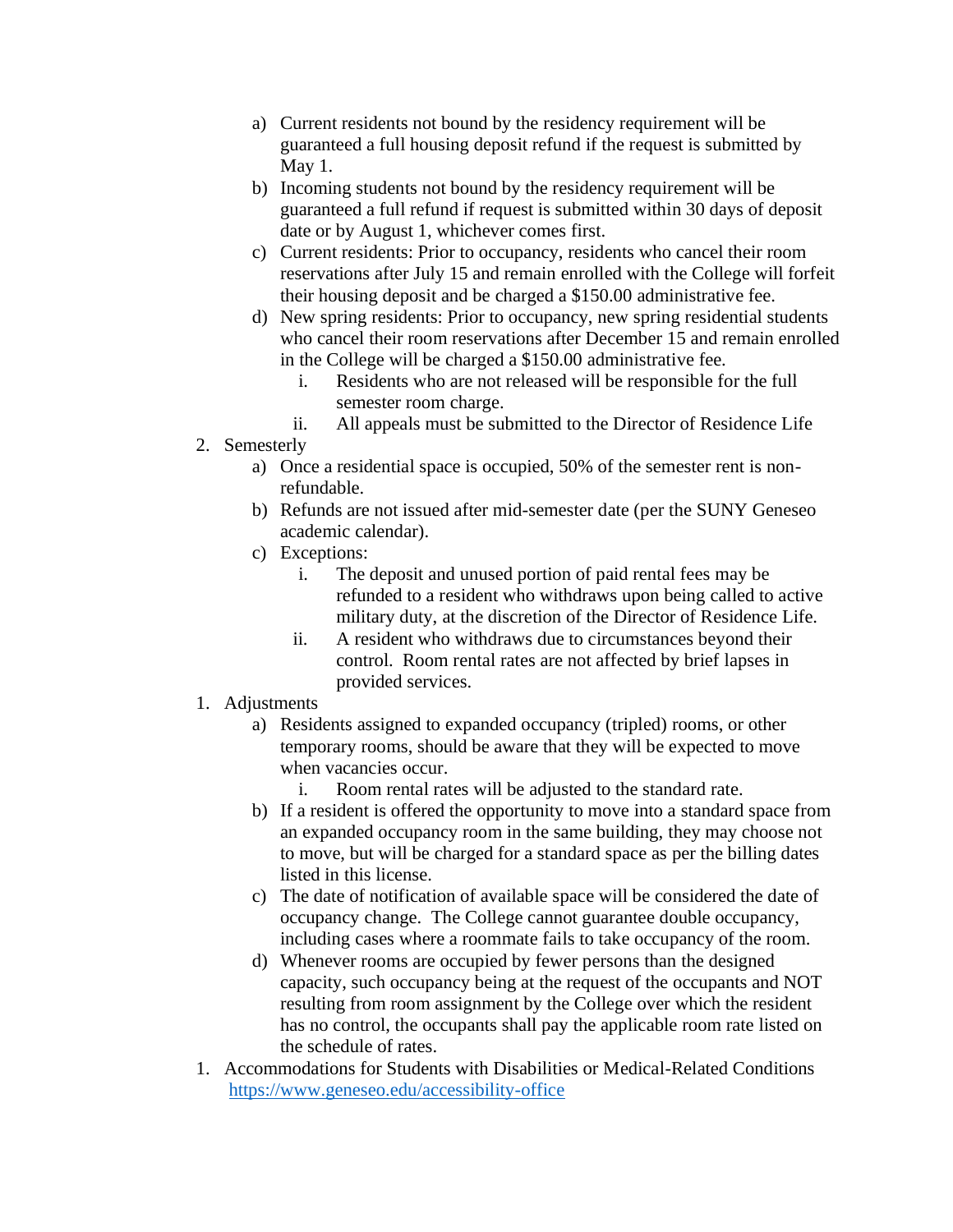- a) All requests for accommodations must be made by the resident to the Office of Accessibility Services.
- b) Residence Life works with the Office of Accessibility Services to ensure that residents with documented physical or psychological disabilities are reasonably accommodated in accordance with federal law.

### B. Campus Meal Plan

<https://www.geneseo.edu/cas/meal-plans>

- 1. All students living on campus are required by SUNY Geneseo to purchase a meal plan.
- 2. SUNY Geneseo requires all students living on campus to purchase a meal plan. Students may choose from any of the following meal plans. **Price listed is per semester.**
- C. Break Housing
	- 1. The College offers break housing for all residents who are in need of housing during break periods. Residents who request approval to remain on campus for any period of time during one of the college breaks are required to complete an application requesting authorization to stay.
	- 2. The right to reside on campus while classes are not in session is a privilege. Residents with a history of student conduct violations may not receive break housing accommodations.
	- 3. Student Code of Conduct or Residence Life policy violations committed during a break may lead to loss of the privilege to reside in campus housing for future breaks. Depending on the severity, residents who violate the Student Code of Conduct or a Residence Life policy may lose the privilege to reside on campus during the break in which the incident occurs. All violations to the student code of conduct will be referred to the office of the Dean of Students.
	- 4. Residents who remain in housing over break must purchase a break meal plan.
	- 5. Housing rates may be charged.
- D. Summer Housing

[https://www.geneseo.edu/campus\\_living/summer-session-housing](https://www.geneseo.edu/campus_living/summer-session-housing)

- 1. The Residential License is also in effect for all summer sessions if a student is residing in the residence halls.
- 2. Residents who have paid for summer housing will be allowed to stay in their residence hall through commencement weekend. Residents will be asked to move to the assigned summer housing the day following commencement.
	- a) Check-in for each session begins at 12:00 p.m. on the Sunday before the start of the first class.
	- b) Check-out for each session is by 10:00 a.m. on the Saturday following the last class for that particular session.
- E. Check-In
	- 1. For verification, each resident must produce their SUNY Geneseo ID Card prior to being given access to their assigned room.
	- 2. Room Condition Report (RCR)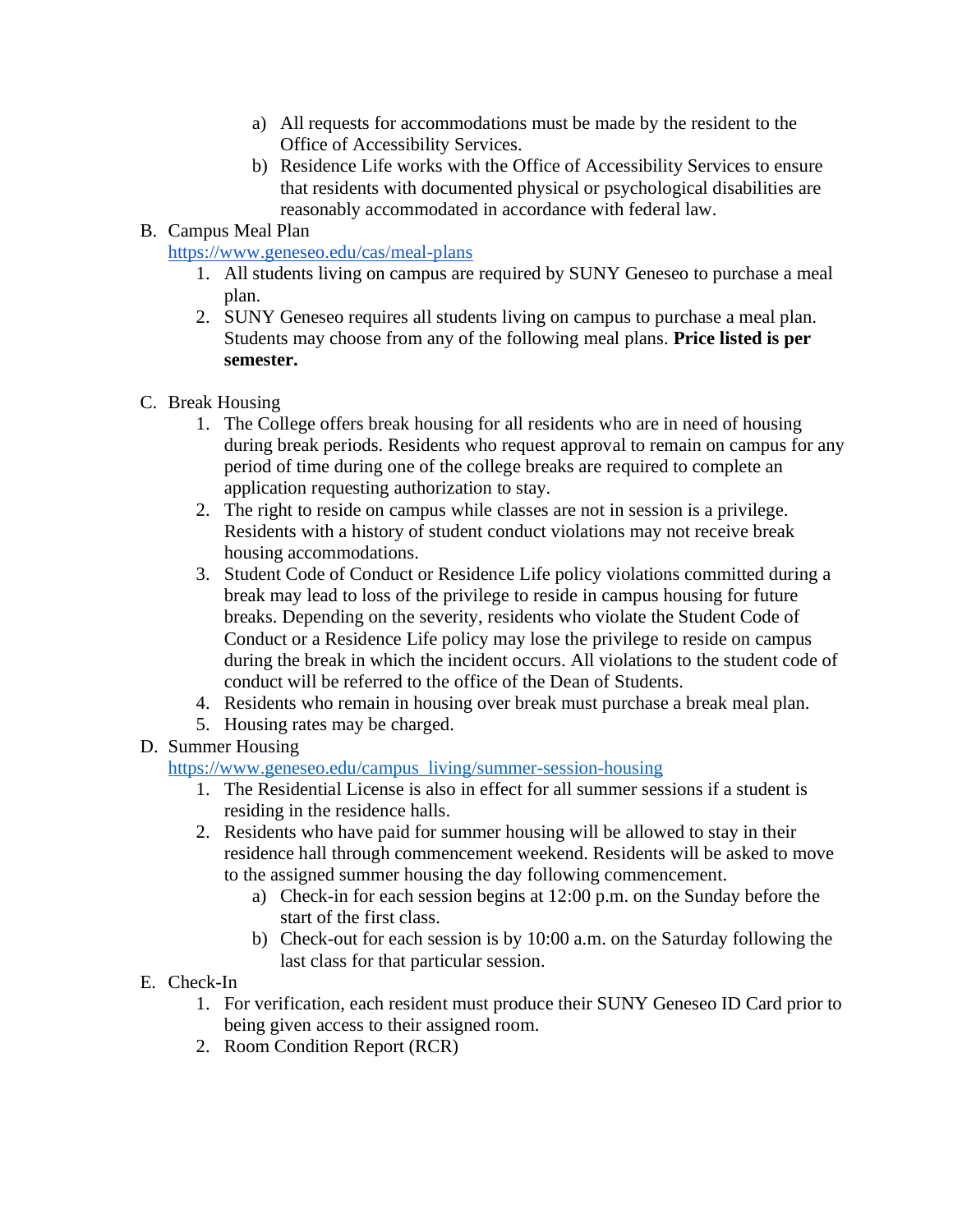- a) Each resident of the College must complete and submit an assessment and verification of their assigned residential space within their first week of occupancy.
- b) Incomplete RCRs or the failure to submit an RCR will result in the assumption of responsibility for any damage(s) evident to or loss of college issued property, furniture, or items to the resident of that assigned residence.
- c) RCRs are the basis for assessment of any damage and/or loss attributable to the resident at the termination of occupancy.
- F. Early Arrivals
	- 1. Residents may not occupy or deliver items to their rooms, suites, or apartments prior to the official opening date unless an early arrival application request has been submitted and approved by the Department of Residence Life.
	- 2. Residents approved for early arrival will be charged a daily room fee from the date they arrive and check-in until the date the residence halls officially open for the semester.
- G. Late Arrivals
	- 1. Residents arriving beyond the scheduled hours for check-in should contact their respective Residence Life Professional to communicate their arrival time. This is to ensure that residents make a connection with the staff of their assigned residence hall, receive their room key, and pick up any applicable information.
- H. Check-Out
	- 1. Residents must vacate their residence hall within 24 hours following their last examination or by the date and time stipulated in the official academic calendar, whichever comes first. The College reserves the right to remove the belongings of residents or charge for occupancy beyond this time.
	- 2. Residents who do not properly vacate their residence will incur daily housing charges until they depart.
	- 3. Failure to return keys upon check-out will result in charges assessed for lock and/or key replacement.
	- 4. Residents must remove and discard all refuse and personal items leaving the entire room, suite, or apartment in the same condition it was in upon their arrival at check-in. Failure to comply will result in charges.
	- 5. Residents may identify and accept responsibility for any changes in the condition of their room based on the RCR prior to check-out.
	- 6. Room damages will result in charges.
- I. All-Gender Housing
	- 1. All-Gender Housing seeks to provide an environment that is welcoming to all gender identities and is not limited to the traditional gender binary (male and female). We recognize that same-sex room assignments are not ideal or appropriate for all residents. Residents who live in these areas will be permitted to have roommates and suitemates regardless of gender identity and/or expression. Residence Life offers a limited number of gender inclusive housing options.
	- 2. All-Gender Housing space refers to a residence hall room or suite. "Space" is not referring to the Residence Hall building.
- IV. Use, Care, and Responsibilities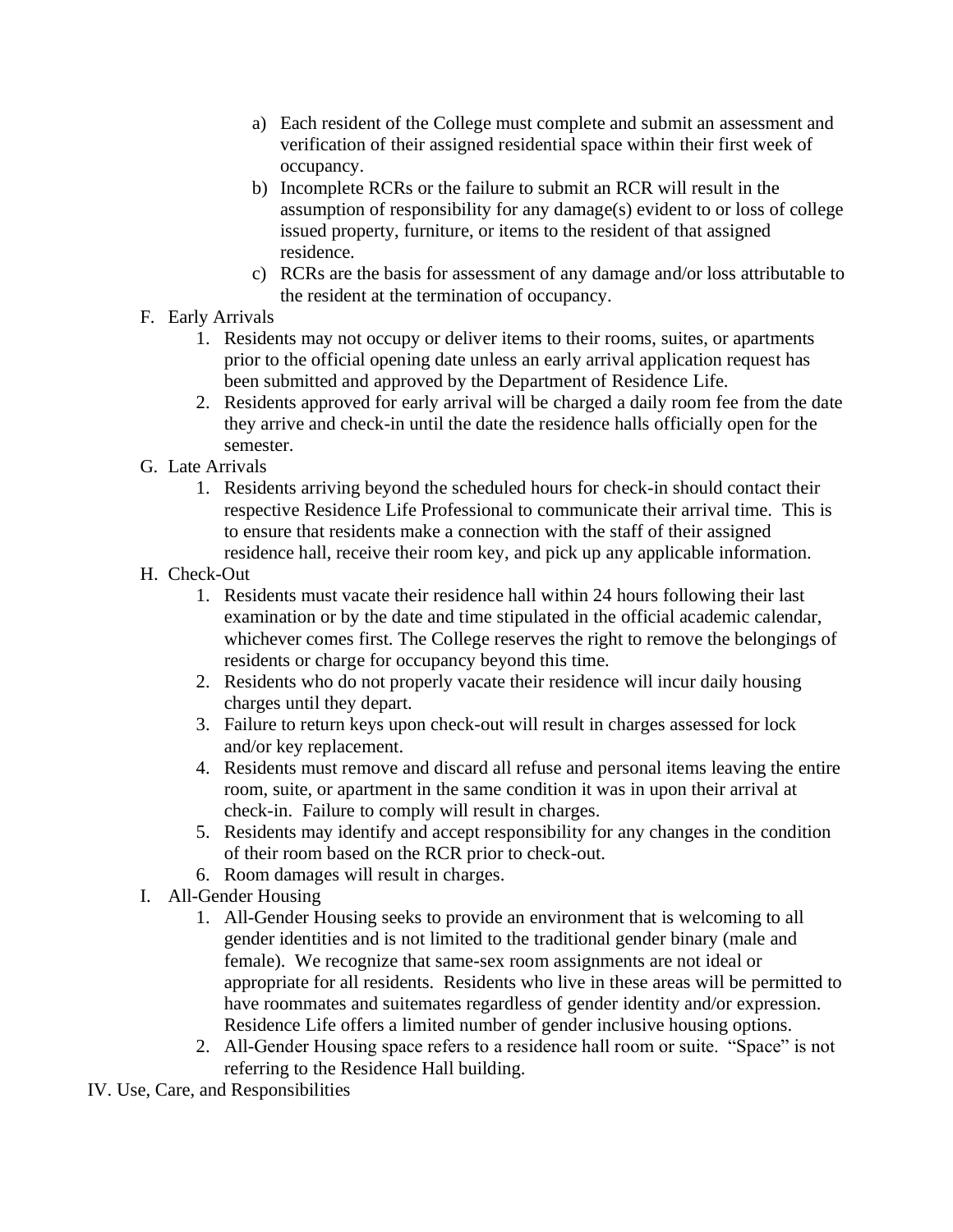#### A. Cleaning

- 1. Residents are responsible for removing trash and recyclable items regularly. Residents are also responsible for maintaining satisfactory health and life safety standards and cleaning their own rooms, suites and all common areas (i.e. kitchens, bathrooms, and living rooms) within residential spaces, including all furniture, fixtures, and appliances not routinely cleaned by custodial staff.
- 2. Syringes and other sharp objects must be placed in a rigid container for disposal. These items should never be placed in a plastic trash bag, which could result in the object penetrating the container, resulting in the possibility of a puncture wound to another individual. Personal use syringes (e.g., insulin, medication, etc.) should be placed in a sharps disposal container. Containers are available at the Lauderdale Health Center and in each residence hall.
- 3. Campus custodial staff may enter suites on a regular basis to clean bathrooms and during break periods to clean rooms, suites, or apartments as needed.
- B. Damage
	- 1. Each resident is responsible for indicating the condition of room and common area upon moving in and will be billed for damage to College property.
	- 2. All residents assigned to a particular residence hall room or suite will be charged for damages when individual responsibility cannot be determined and any assigned resident within the room or suite could have been reasonably responsible for or expected to prevent the damage or report its cause.
	- 3. Residents are responsible for reporting needed repairs immediately to a residence hall staff member. Self-repair is not permitted.
	- 4. To view costs for damages, please visit: [go.geneseo.edu/damagecosts](http://go.geneseo.edu/damagecosts)
- C. Reporting Repairs
	- 1. For urgent repairs, residents must contact their Resident Assistant immediately.
	- 2. Residents can report repairs by submitting a work order at [go.geneseo.edu/workorder.](http://go.geneseo.edu/workorder)
		- a) Residents must submit a work order form to have college property within a suite, bedroom, or general area within a residence hall fixed or repaired.
		- b) The following information must be included in each work order: name, SUNY Geneseo email address, and a phone number.
		- c) Work orders will be sent directly to the Residence Life Professional responsible for that particular building.
		- d) Work orders are reviewed and repairs are completed by Facilities Services staff.
	- 3. Work order submission to completion of request is generally 24 to 48 hours. Repairs not completed within 5 business days must be reported to Residence Life professional staff.
- D. Decorations
	- 1. Residents may decorate their room, suite or apartment, with the understanding that any damages to the room, suite or apartment will be assessed to the resident or residents responsible.
	- 2. Wall decorations cannot cover more than 20% of the available area.
	- 3. Tapestries and curtains are not permissible
- E. Furniture and Equipment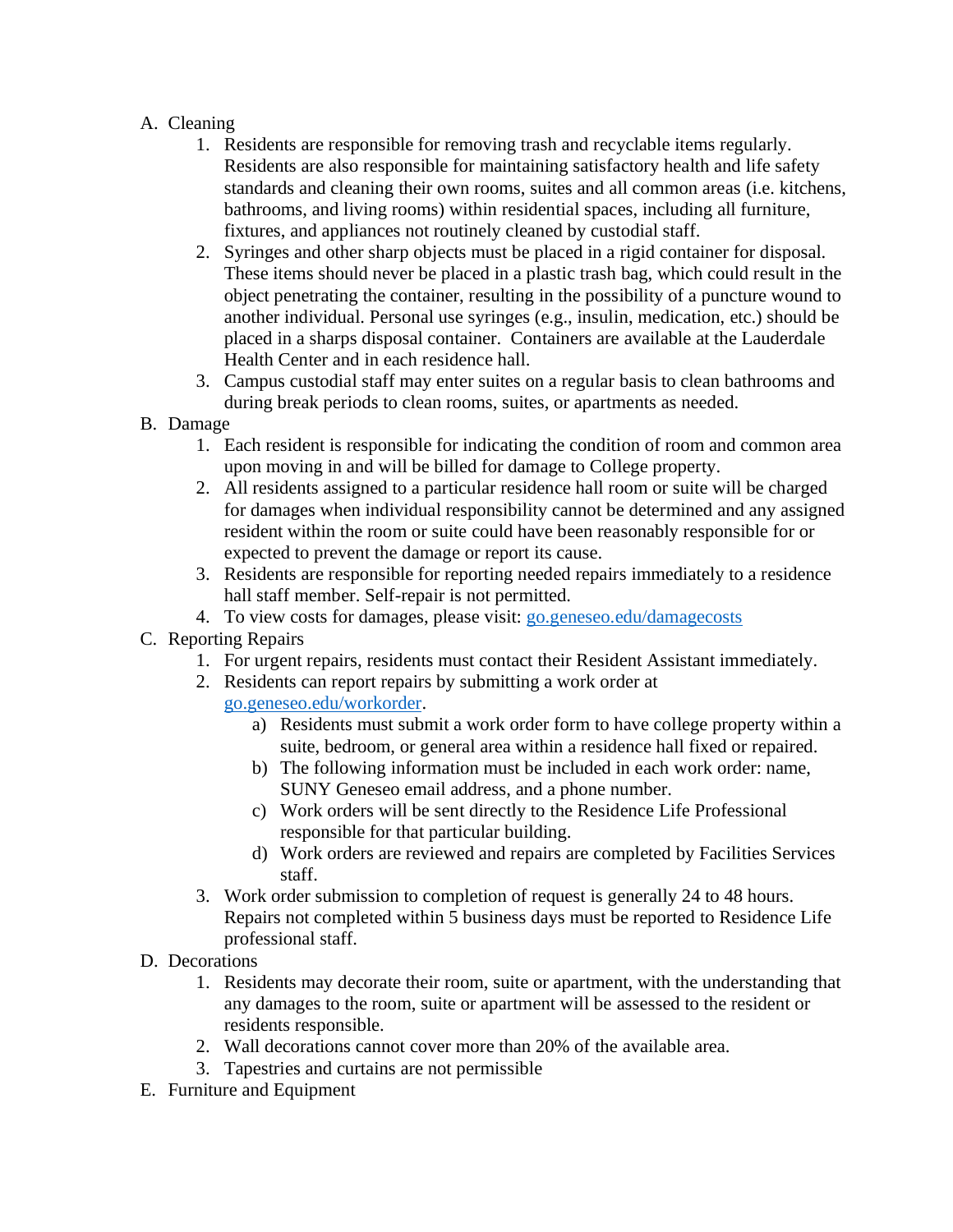- 1. Each resident is provided with a bed, desk, chair, closet space, and dresser.
- 2. Furniture provided by the College may not be removed from rooms, suites, townhouses, or common areas.
- 3. Furniture or equipment may not be disassembled.
	- a) Residents are permitted to raise and bunk beds.
- 4. Charges for moving common area or assigned furniture back to its proper location and for the loss or damage of such furniture are assessed against those responsible.
- *F. Guests (Fall 2020 - Spring 2021)*
	- *1. Residence Hall access will be limited to those who are assigned to that particular building.*
	- *2. Guests, visitors, and other students or residents are not permitted to enter a residence hall that is not the one to which they are assigned.*
	- *3. Residents are not permitted to visit another resident's room (even within the same residence hall).*
	- *4. Guests are permitted only as authorized by College and residence hall policies and regulations. Due to COVID-19 and the need to limit the spread, guests and visitors are strictly prohibited.*
- *G. Guest Policy (Fall 2021)*

*In an effort to limit exposure to COVID-19 and the Delta variant in our on campus living environments, visitation is limited to registered SUNY Geneseo students (both on and off campus) and will be monitored.* 

- *1. Residence Hall access for non SUNY Geneseo students will be limited to College employees.*
- *2. After Move-In Days, parents, friends, family, and other helpers who are NOT SUNY Geneseo students will no longer be permitted to enter the residence halls.*

# H. Guest Policy (Updated March 2022)

Visitation is permitted as authorized by College and residence hall policies and regulations. Depending on campus metrics (number of COVID-19 cases) the Guest Policy will shift to remove permissions.

- 1. A guest is considered to be any person present who is not assigned to that space.
- 2. All guests are to be escorted by resident hosts at all times within the residence halls.
- 3. The right of a resident to reasonably live in privacy supersedes the right of a roommate to entertain guests. Roommates must receive each other's permission before inviting anyone to spend the night in the room.
- 4. Inappropriate behavior or visitation which infringes on the rights of other residents to have full use of any facility may lead to conduct action and/or removal from residence for the guest as well as the host.
- 5. A resident may host overnight visitors no more than three nights per month.
- 6. Guests are subject to COVID-19 policy.
- I. Noise
	- 1. While residents are permitted to have a reasonable amount of sound equipment (e.g., speakers), consideration of others and the right to quiet supersede its use.
	- 2. Use of musical instruments may be limited, and excessive noise may result in conduct.
- J. Courtesy Hours and Quiet Hours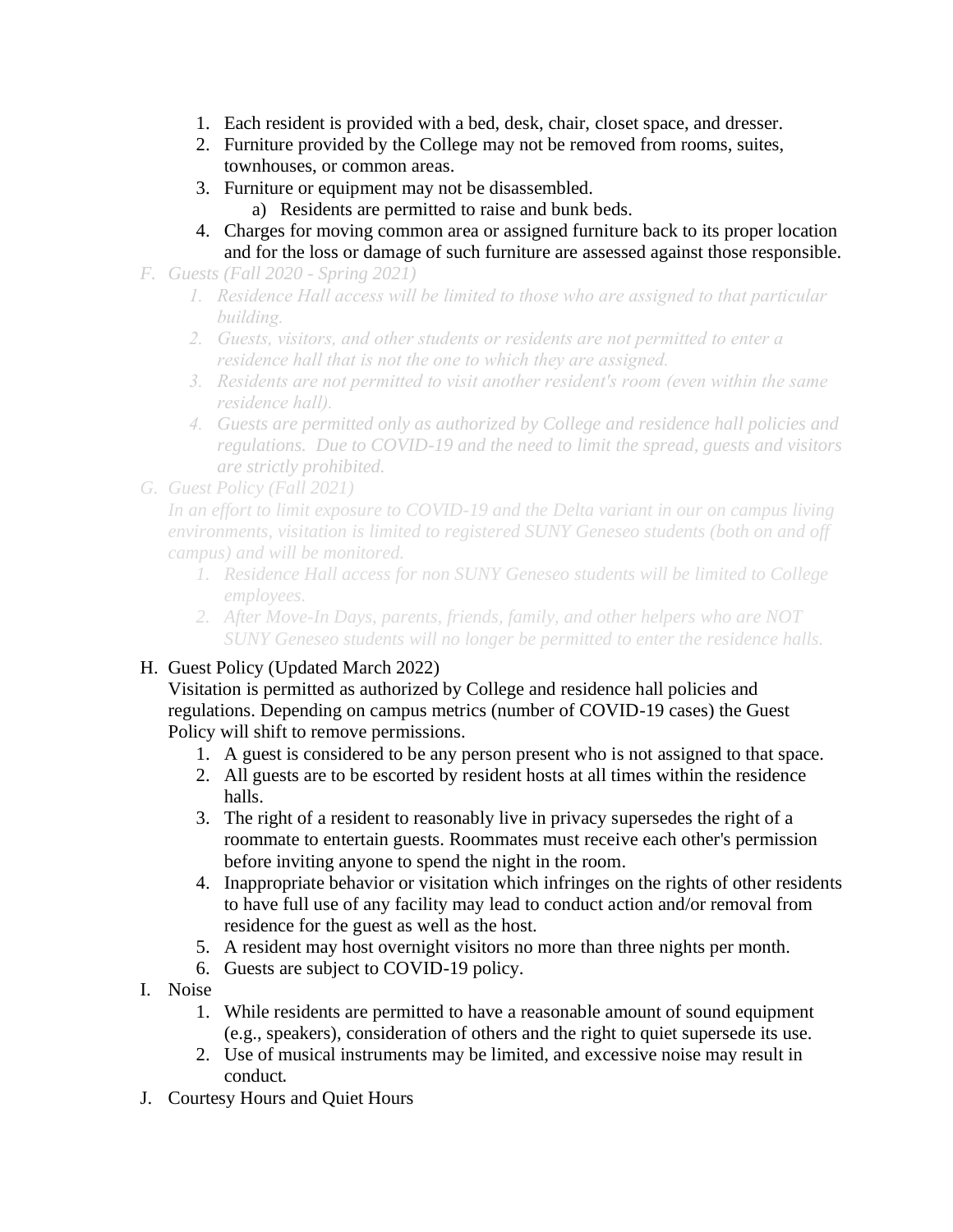- 1. Courtesy hours are in effect 24 hours a day 7 days a week.
- 2. Quiet hours are in effect:
	- a) Sunday Thursday from 10:00 p.m. 8:00 a.m.
	- b) Friday Saturday from 12:00 a.m. 10:00 a.m.
- 3. 24-hour Quiet Hours begin during Final Exams at 11:59 p.m. on the last day of classes and remain in effect through the end of the last final examination.
- K. Smoking
	- 1. Smoking is prohibited in all on-campus residences at SUNY Geneseo.
	- 2. While smoking, smokers must position themselves at least twenty-five feet away from any residence regardless of the weather.
	- 3. "Smoking" includes any lit or vaporizing device that delivers any substance, including, but not limited to cigarettes, water pipes, and e-cigarettes or vapor cigarettes (which are not lit but deliver nicotine or any other substances through water vapor). E-cigarettes are prohibited because they can trigger smoke alarms and they affect some residents with allergies and respiratory sensitivities.
- L. Pets
	- 1. Possession of pets other than fish are not permitted in the residence halls.
		- a) Fish bowls and aquariums, less than 10 gallons in capacity are permitted for fish only.
		- b) Comfort/Emotional Support/Assistance Animals are not trained to perform specific tasks but provide comfort to a person with a psychiatric disability. Any animal can be a "comfort animal" as long as it does not pose a direct threat to the health and safety of others; will not cause substantial physical damage to the property of others; and will not fundamentally affect the operations of the residence hall. Students who need an assistance animal must submit medical documentation to the Office of Disability Services. Comfort animals are approved as a "reasonable accommodation" in housing.
		- c) Any animal may be excluded from an area in which it was previously authorized to be if it is:
			- i. Out of control and effective action is not taken to control the animal.
			- ii. If the animal is not housebroken or if the owner does not dispose of waste properly.
			- iii. If the cleanliness of the residence hall room is not maintained.
			- iv. If the animal poses a direct threat to the health or safety of others that cannot be mitigated by reasonable modifications of policies, practices, or procedures, or the provision of auxiliary aids or services.
			- v. In considering whether a ESA poses a direct threat to the health or safety of others, Geneseo will make an individualized assessment, based on reasonable judgment, current medical knowledge, or the best available objective evidence, to determine: (1) the nature, duration, and severity of the risk; (2) the probability that the potential injury will actually occur; and (3) whether reasonable modifications of policies, practices, procedures, or the provision of auxiliary aids or services, will mitigate the risk. The College President shall name a designee who shall provide a written statement of explanation to any person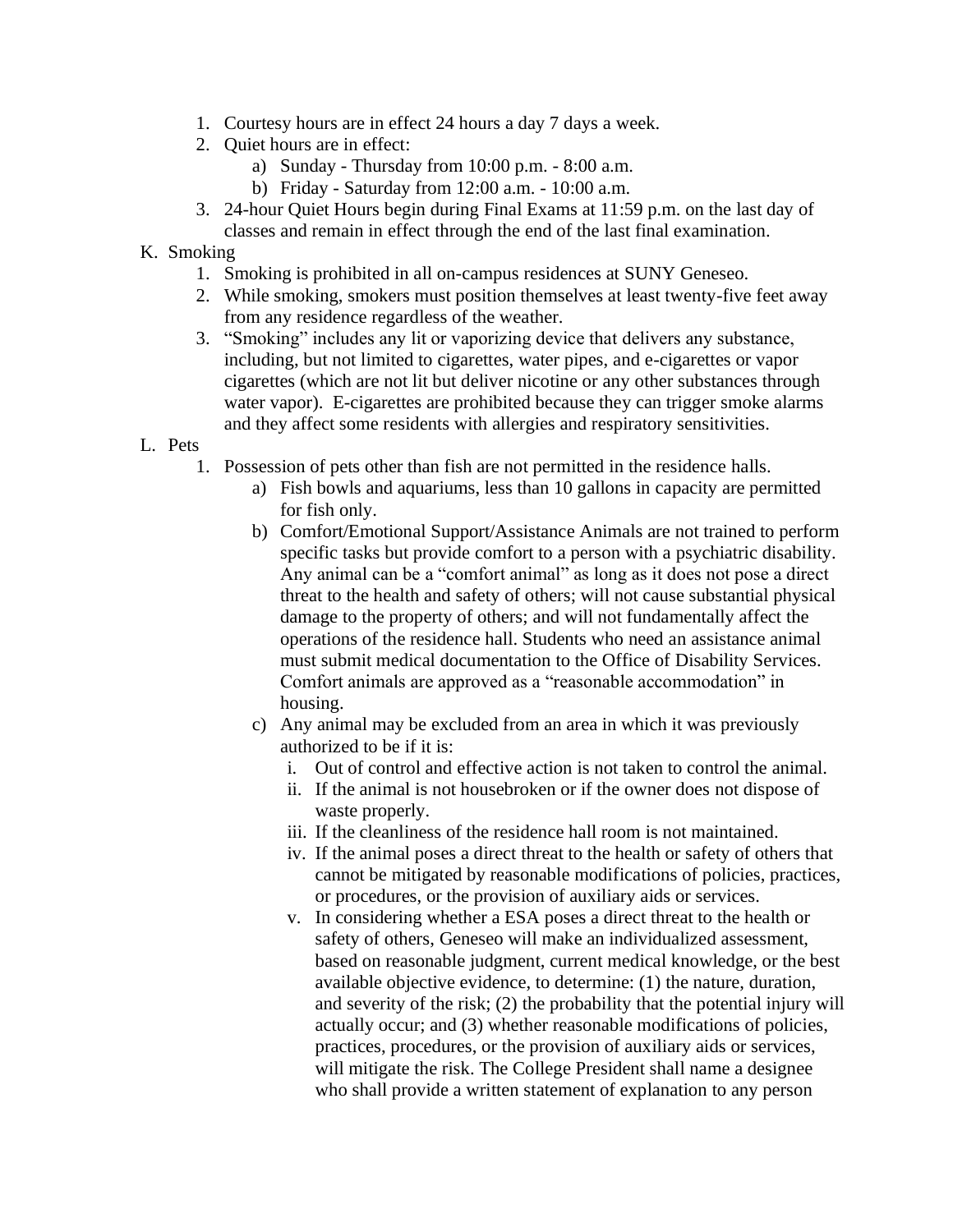with a disability if a determination is made that the presence of that person's Service or Emotional Support Animal would fundamentally alter the nature of a program, service, or activity.

- vi. In the event that restriction or removal of an animal is determined to be necessary, the person with a disability will still be given the opportunity to participate in the service, program, or activity without having the assistance animal present.
- vii. The above provisions on restrictions and exclusions are not intended to cover modifications to reasonable accommodations. The reasonable accommodation process and modifications to reasonable accommodations are covered under Geneseo's policy on Accessing Services.
- viii. Students are encouraged to visit the Accessibility Services website <https://www.geneseo.edu/residence-life/service-dogs-comfort-animals>
- M. Personal and Abandoned Property
	- 1. The College is not responsible for damage or loss of personal property.
	- 2. Residents are strongly encouraged to check family homeowner's or personal renter's insurance policies for coverage.
	- 3. Items left behind after resident departure are considered abandoned and will be disposed of.
	- 4. If deemed necessary, a resident's items may be moved and stored to allow for continuity of operations.
- N. Bicycles
	- 1. Indoor bicycle storage is available in many of the residence halls, and outdoor racks can be found outside all residence halls and around campus. These are free for use on a first come, first served basis.
	- 2. Indoor storage locations are for use by residents only.
	- 3. Bicycles left in indoor storage after residential closing in May will be removed by University Police Department officers and/or Facilities Services staff.
	- 4. Outdoor bicycle racks are maintained by the Grounds Staff. When bicycles are left on outdoor racks for more than 2 semesters, they will also be removed.
	- 5. Residents staying in the residence halls for the summer also have access to storage, but must register their bicycle with the Department of Residence Life so that it will not be removed.
- O. Laundry Facilities
	- 1. There is at least one laundry facility in each residence hall and one for the Saratoga Townhouse Community.
	- 2. Respectful and proper use of the Laundry Facilities is expected.
- IV. Safety and Security
	- A. Students must adhere to the code of conduct for SUNY Geneseo [https://www.geneseo.edu/sites/default/files/sites/handbook/STUDENT CODE OF](https://www.geneseo.edu/sites/default/files/sites/handbook/STUDENT%20CODE%20OF%20CONDUCT%202015.pdf)  [CONDUCT 2015.pdf](https://www.geneseo.edu/sites/default/files/sites/handbook/STUDENT%20CODE%20OF%20CONDUCT%202015.pdf)

<https://www.geneseo.edu/handbook>

- B. Keys
	- 1. Residents are responsible for all keys issued to them.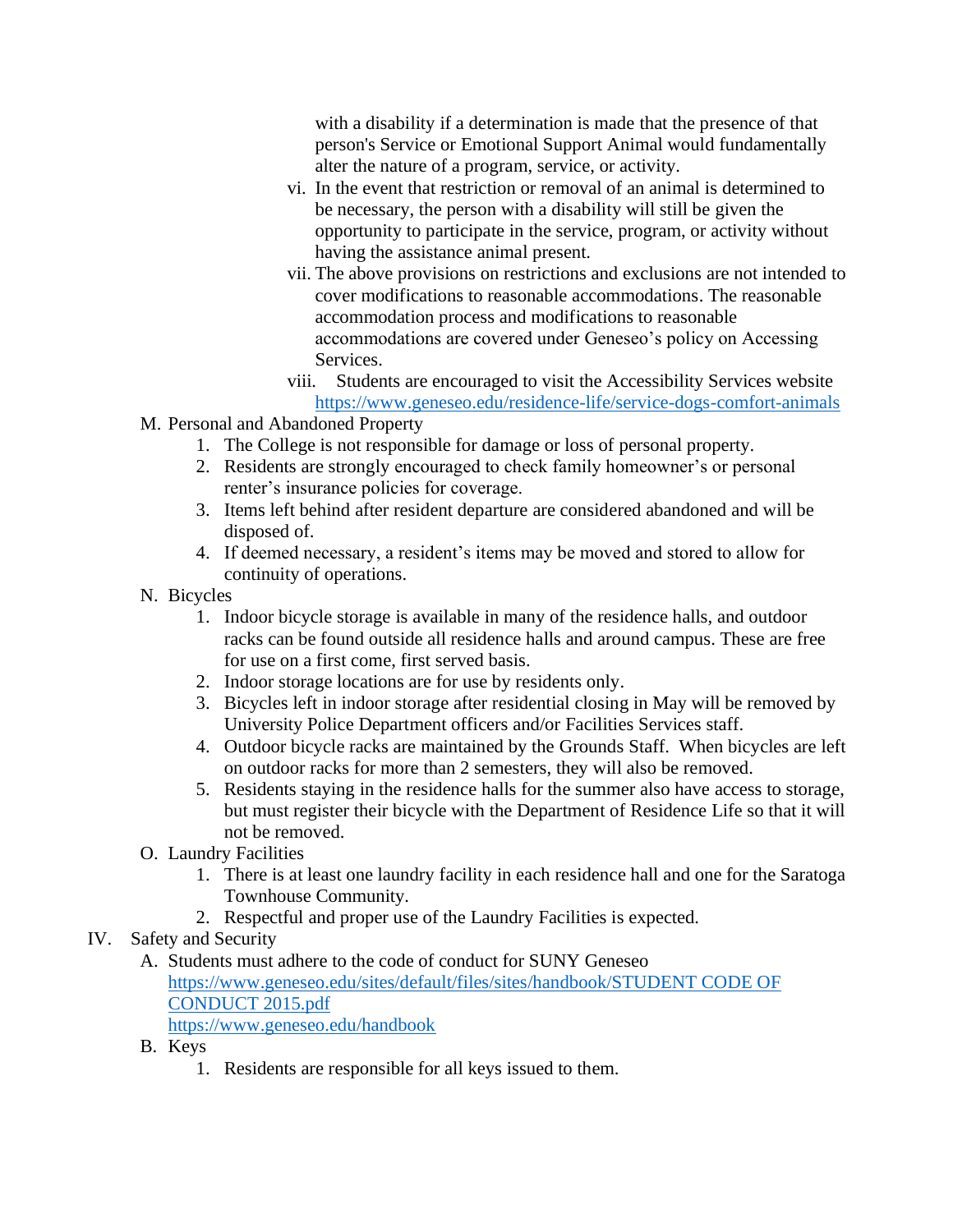- 2. If a key is misplaced, the resident will be issued a new key and the cost of replacement will be charged to the resident's account.
- 3. Room keys, ID cards granting access, etc., cannot be transferred, duplicated, or altered. Anyone transferring, duplicating, or altering a key or card will be charged a replacement cost, and conduct charges with applicable sanctions will follow if appropriate.
- C. Prohibited Activities
	- 1. The following activities are prohibited in SUNY Geneseo residences:
		- i. Gambling
		- ii. participating in drinking games
		- iii. soliciting or sales (commercial, political, and religious)
		- iv. playing audio speakers out windows
		- v. bed-raising on furniture or on blocks more than 12"
		- vi. compromising the security of the residential facility
		- vii. playing sports inside residence halls
		- viii. removing of College property from its assigned location without permission from a Residence Life professional staff member
		- ix. removing screens or windows or breaking a security screen seal for nonemergency purposes
		- x. using tacks, nails, or adhesives (except easily removable tape) on walls or doors
		- xi. entering or exiting a building through a window or unauthorized entrance or exit
		- xii. sub-letting or allowing a portion of a residence hall room to be used or occupied by others
		- xiii. occupying a room by persons other than those assigned or their guests
		- xiv. detachment or removal of any window screen

#### D. Prohibited Items

- 1. The following items are strictly prohibited in SUNY Geneseo residences:
	- a) guns and firearms rifle, shotgun, revolver, BB gun, pellet gun, paintball gun
	- b) weapons martial arts weapons, knives (except for kitchen knives and folding pocket knives), metal tip darts and dart boards
	- c) explosives dangerous chemicals, explosive devices of any kind, and fireworks
	- d) live non-potted trees (holiday trees)
- 2. Incense and Candles
	- a) Candles, open flames, and incense of any type are not permitted in resident rooms, suites, or apartments.
	- b) Permission must be obtained from a Campus Living professional to use candles for observing religious holidays. With this prior permission, residents will be able to light candles or incense in a location established by the Department of Residence Life. In these instances, candles and incense may never be left unattended and any un-burnt remains must be extinguished and disposed of safely. These items cannot be brought back to a residential space - room, suite, townhouse, or apartment.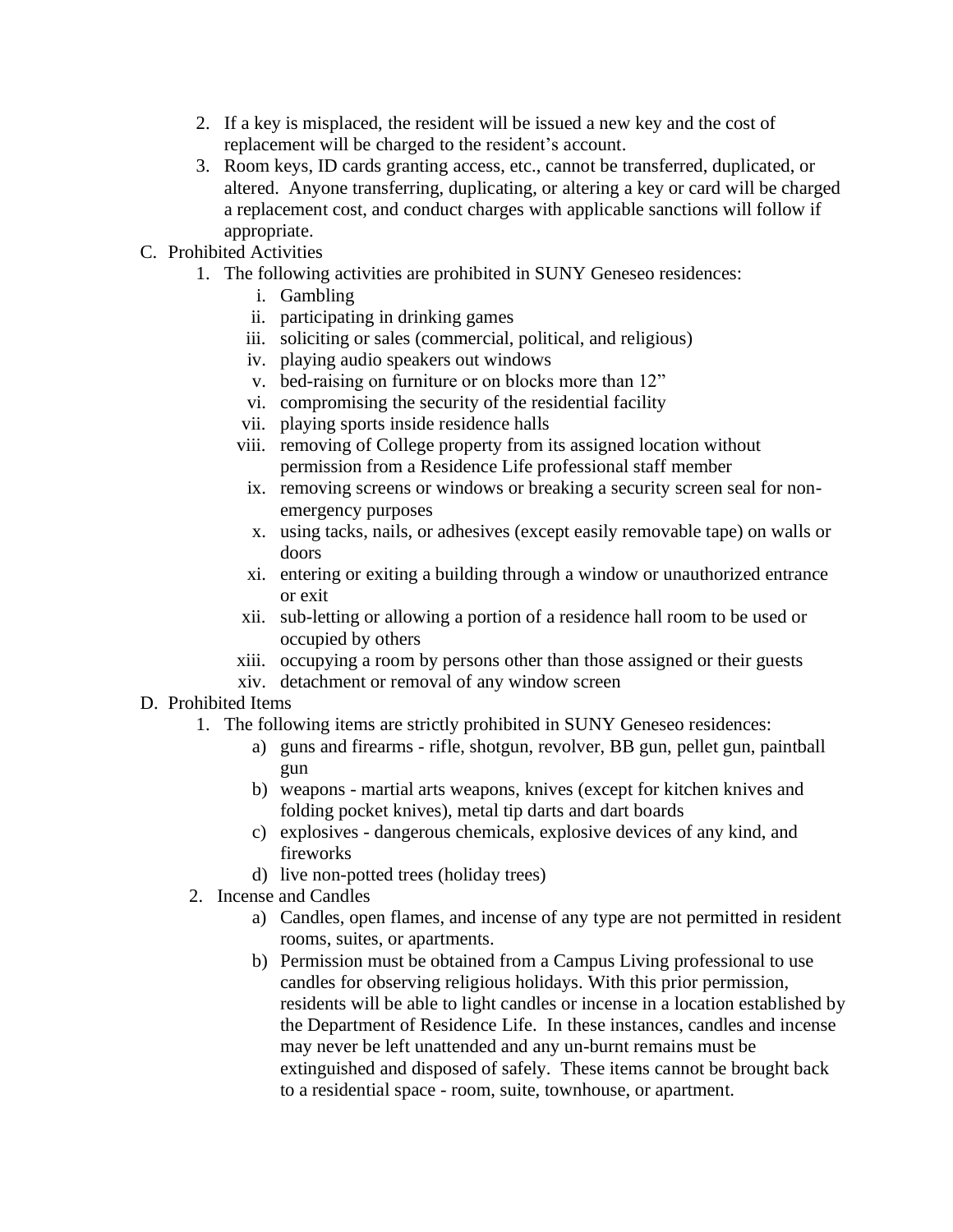- E. Alcohol and Drugs
	- 1. Possession and consumption of alcoholic beverages by persons under the age of 21 is prohibited on the SUNY Geneseo campus.
	- 2. Residents 21 years of age and over may possess and consume alcoholic beverages only in their own residence hall rooms or the rooms of other residents who are at least 21 years of age.
	- 3. Resident behavior not in accordance with the Student Code of Conduct, resulting from alcohol use or abuse, may lead to conduct action and/or removal from residence halls.
	- 4. Residents and guests must abide by the [SUNY Geneseo Policy on Alcohol and](https://www.geneseo.edu/handbook/policies_procedures)  [Illicit Drugs.](https://www.geneseo.edu/handbook/policies_procedures)

# F. Fire Safety

- 1. Prohibited Actions
	- a) Tampering with fire or safety equipment.
	- b) Cooking in any residence hall room.
		- i. Residents have access to at least one community kitchen in each residence hall.
	- c) Affixing anything to the ceiling or on a wall within 18 inches of the ceiling.
- 2. Prohibited Items
	- a) non-college beds
	- b) cinder or cement blocks
	- c) lighting and lamps: neon lights, halogen lamps, or multi-headed lamps
	- d) heating or cooling units: air conditioning unit, immersion heaters, or space heaters (unless provided by the College)
	- e) non-portable electrical appliances
	- f) cooking appliances: toaster ovens, microwave ovens (except in townhouse or communal kitchens), hot plates/pots, pop-up toasters (except in townhouse or communal kitchens), George Foreman-type grills, outdoor cooking grills
	- g) lighter fluid, charcoal, and propane tanks or cylinders
		- i. Residents are encouraged to use non-fuel charcoal "chimneys" to light coals for use in the outdoor grills.
		- ii. Residents should contact a Campus Living professional staff member or Environmental Health and Safety to dispose of leftover barbeque fuel or charcoal.
	- h) gasoline-operated vehicles: motorbikes, scooters, etc.
	- i) hoverboards powered by lithium ion batteries
		- i. Residents may not store hoverboards due to overheating and explosion concerns.
	- j) extension cords and multi-plug wall outlets
- 3. Allowable Items
	- a) UL-approved, electrical, polarized, grounded power strips with fuses (or circuit breakers)
		- i. Residents must never "daisy-chain" or plug power strips together.
		- ii. The maximum fused amperage of such devices must not exceed 15 amps.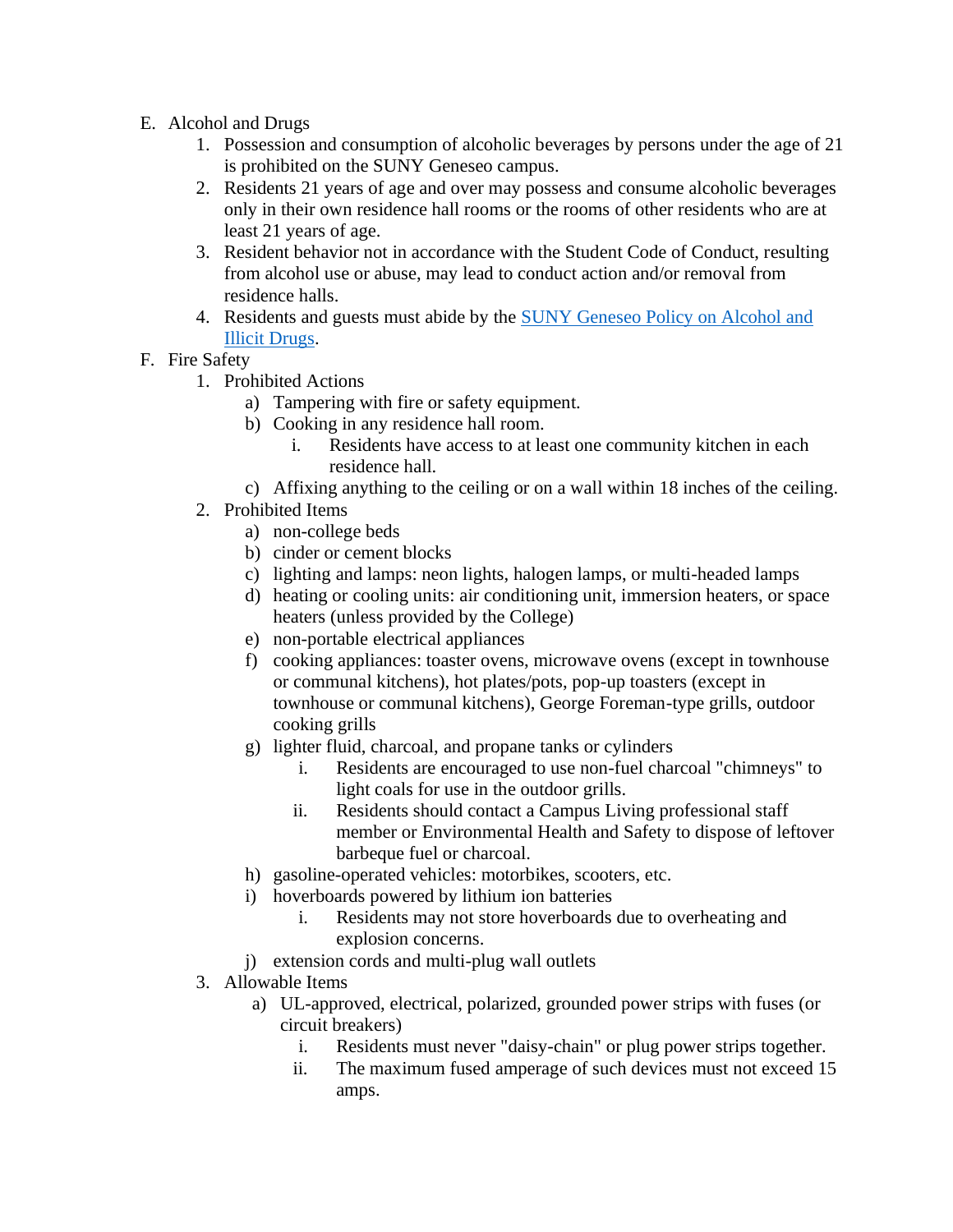- b) Refrigerators less than 2.0 amps at 120 volts AC/3.6 cubic feet (including approved micro-fridge units)
	- i. Refrigerators must be plugged directly into a wall outlet, not into a power strip.
- c) The following small electrical appliances are permitted for use in residence hall rooms:
	- i. DVD/Blue Ray player
	- ii. electric blankets
	- iii. coffee maker or water kettle with temperature control and automatic shut off
	- iv. television, stereo, etc.
	- v. air popcorn maker
	- vi. hair care appliances
	- vii. personal computer
	- viii. electric fans
		- ix. iron with automatic shut-off
- G. Emergencies
	- 1. In the case of an emergency, residents should call the University Police Department at 585-245-5222.
	- 2. Residents should inform the RA on duty or a member of the Residence Life professional staff of the situation for further assistance.
- H. Criminal Conviction or Protective Order
	- 1. If you are convicted of any felony or any crime requiring your registration on the Sex Offender or Crimes Against Minors Registry (SOR), or if you become the subject to a protective order at any time during the term of your housing agreement, you are required within seventy-two (72) hours of the conviction or entry of the protective order, to notify in writing the Director of Residence Life (or designee). Residence Life reserves the right to cancel any housing agreement if, in the sole judgment of the College, a resident may pose a threat of substantial harm to persons or to College property or if the College determines that the housing agreement was granted on the basis of inaccurate or incomplete information in the application.
- I. Inspections
	- 1. Inspection of rooms for health and safety or maintenance will be made during vacations and may occur at any time with advance notice (except in an emergency situation or when a work order has been submitted).
		- a) Routine inspections do not include searches. College officials, including University Police Department Officers, may request to search residents' rooms when they have a specified probable cause. Unless a court-ordered search warrant is being executed, residents have the right to grant or refuse requests to enter or search their rooms or possessions.
		- b) Fire Inspections of residence halls will occur with the State Fire Marshal once or twice a semester.
	- 2. Residence Life staff members, University Police Officers, and Facilities staff members must carry SUNY Geneseo identification, present it upon request, and announce their purpose for entry.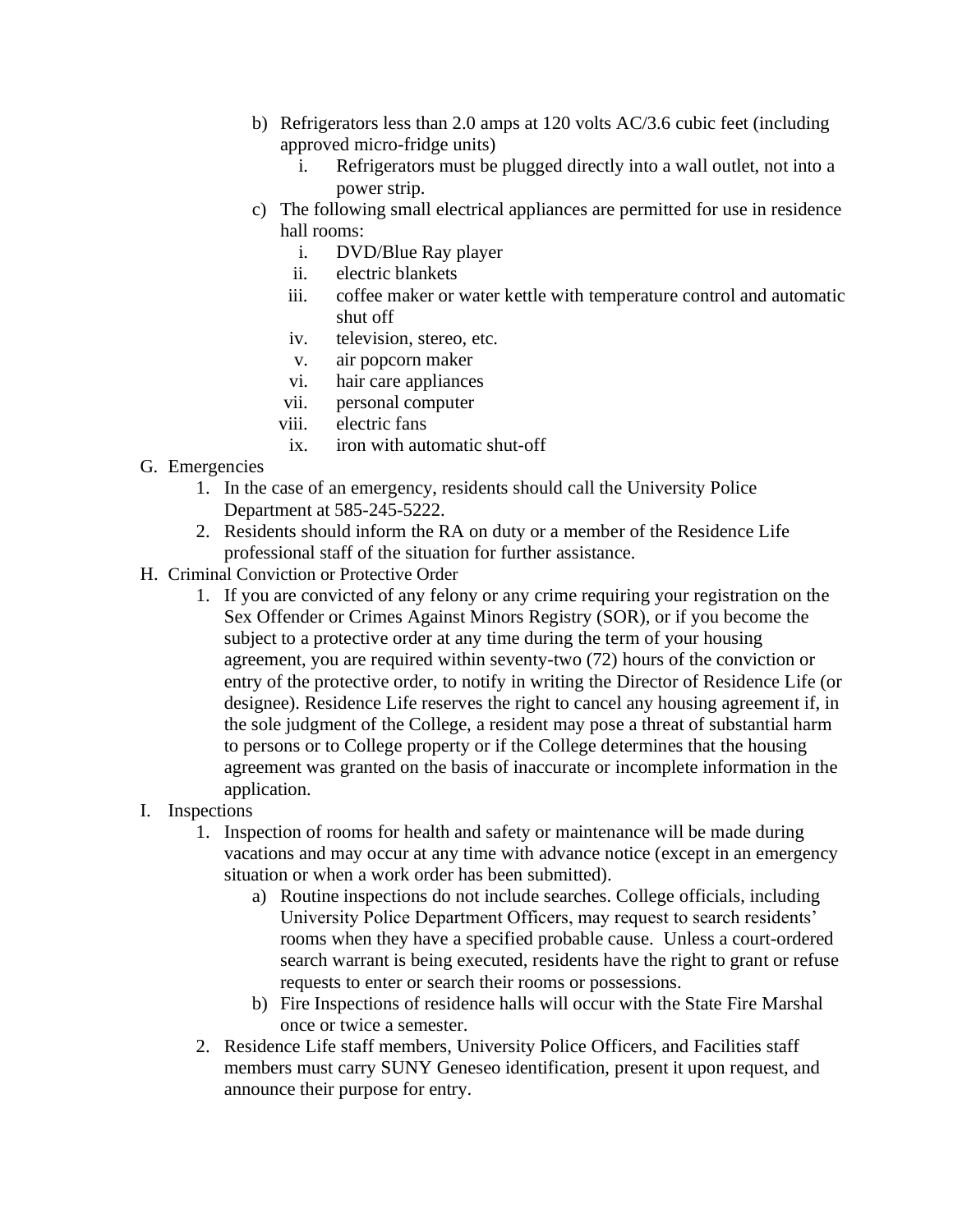- 3. Residence Life staff members will first knock on the door and allow a reasonable period of time for response by the residents before entering any room.
- 4. Residents are entitled to 24-hour notification of a need to enter their room for nonemergency circumstances. Residents may waive this advance notice to expedite repair or work orders.
- 5. A resident's obligation includes:
	- a) care and cleaning of assigned room/suite/townhouse
	- b) maintenance of health and safety standards
	- c) responsibility for and awareness of all activities and items in the room/suite/townhouse about which they could reasonably be expected to know
	- d) responsibility to respond to the official directions of Residence Life staff, who have broad supervisory authority for the administration of their residence
	- e) adherence to SUNY Geneseo recycling guidelines
	- f) adherence to the SUNY Geneseo Code of Conduct

#### V. Cancellation of Agreement

- A. Residence Life may terminate this agreement for breach of the terms by the resident, as herein stipulated, or for any of the following reasons or conditions:
	- 1. The resident ceases to be enrolled as a student and is not involved in a documented legitimate academic activity.
	- 2. The resident is responsible for a health or safety violation, such as a false fire alarm, illegal discharge of fire extinguisher, or use or possession of fireworks. Any tampering with or misuse of health and safety equipment is prohibited and punishable by College and/or civil court action. Action can also be taken by Residence Life under the terms of this agreement.
	- 3. The resident or any guests, visitor or invitee of such occupant are a clear and present danger to the on-campus student population. Examples include incidents involving assault and related offenses, possession or use of a weapon, possession or distribution of a controlled substance or other conduct as may be determined to have serious or dangerous implications for the students living on campus. Continued and/or serious violations of on campus security systems or procedures may also be cause for termination of this agreement, in accordance with this section.
	- 4. Students diagnosed with a contagious medical condition must vacate their rooms until the condition is corrected.
	- 5. Willful destruction of university property in excess of \$200 in value.
	- 6. Campus determination that continued occupancy would likely present health problems that create an unreasonable risk to the health and safety of the campus community. Such a judgment would be made by the Director of Residence Life (or designee) with advice from other campus sources.
	- 7. College rules and regulations and the student code of conduct are part of this agreement in that violations may be referred to the Department of Student Conduct and Community Standards, Dean of Students, or Student Conduct Board. It is within the jurisdiction of these bodies to recommend to the Director of Residence Life that a resident be dismissed from on-campus housing.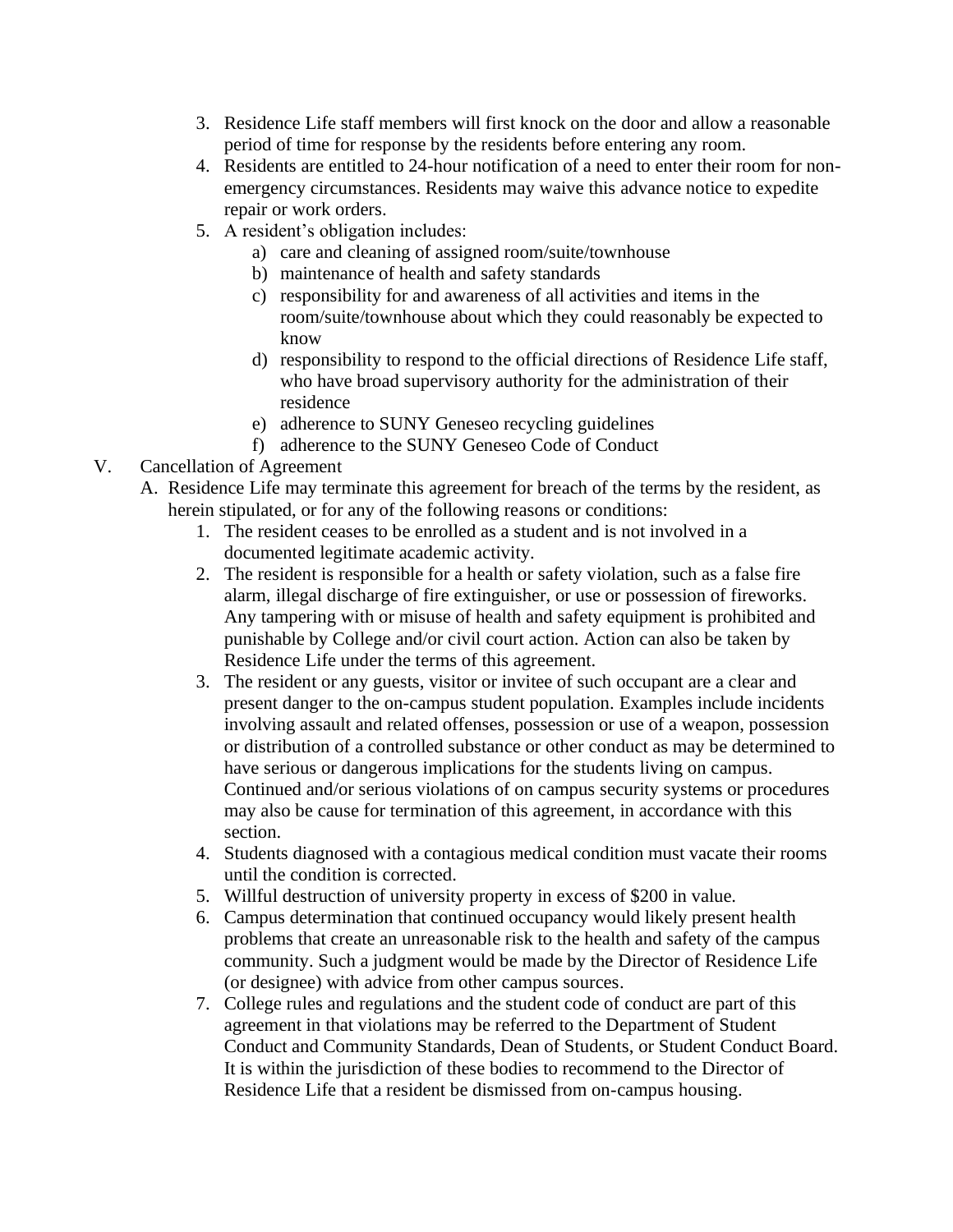8. The resident is determined to be in violation of Conduct Probation.

# COVID-19 Addendum 2021 - 2022

Students living on campus for the 2021-2022 academic year are subject to the terms and conditions below and as amended in keeping with any new state, federal or local public health directives. Except as modified herein either explicitly or implicitly, all terms and conditions of the 2021-2022 remain in effect. In the event of a conflict between the 2021-2022 General Terms and Conditions and the 2021-2022 Addendum, this addendum will control.

The College has put in place measures to meet public health standards established by state and local public health officials, the State University of New York (SUNY) and the State of New York as a result of COVID-19. Students choosing to live on campus agree to comply with Residence Life policies and procedures established to support compliance with public health standards. Adherence to health and safety requirements applies to all residents and extends to all aspects of campus, including, but not limited to, occupancy and use of bedrooms, bathrooms, common areas in living units, community kitchens, lounges, computer rooms, courtyards and other common spaces. By choosing to live on campus, students acknowledge and assume the risks that cannot be fully mitigated by reasonable measures.

# Move-In

Move-in will take place on a staggered basis between August 26 and August 28. Students will be assigned a date/time for move-in and must move in during their assigned time. New students will be assigned on August 26. Returning students will be assigned between August 27 and August 28.

# Safety and Security

To reduce the spread of COVID-19 and to protect the health and safety of the entire community the following will apply:

- At any time, the College may request or require a resident to leave housing when that resident's continued presence in campus housing poses a health or safety risk related to COVID-19. On-campus students are required to comply with requests from the University to move from their assigned space due to COVID-19 or other public health emergency.
- Residence Life may reassign students to a different room or building on or off campus as necessary to effectuate quarantine or isolation, or to otherwise follow public health guidelines and directives related to COVID-19.
- Students who are required by College or public health officials to isolate or selfquarantine must comply with all instructions and protocols related to isolation and quarantine.
- Residents agree to comply with current and future federal, state and local government executive orders and directives as well as SUNY and SUNY Geneseo requirements, as pertained to COVID-19.
- Residents shall comply with all the following obligations under the College's COVID-19 guidelines and fall 2021guidance - [https://www.geneseo.edu/fall-2021.](https://www.geneseo.edu/fall-2021)
- New York State and SUNY System requirements related to COVID-19, the following physical distancing expectations will be in place. These expectations are subject to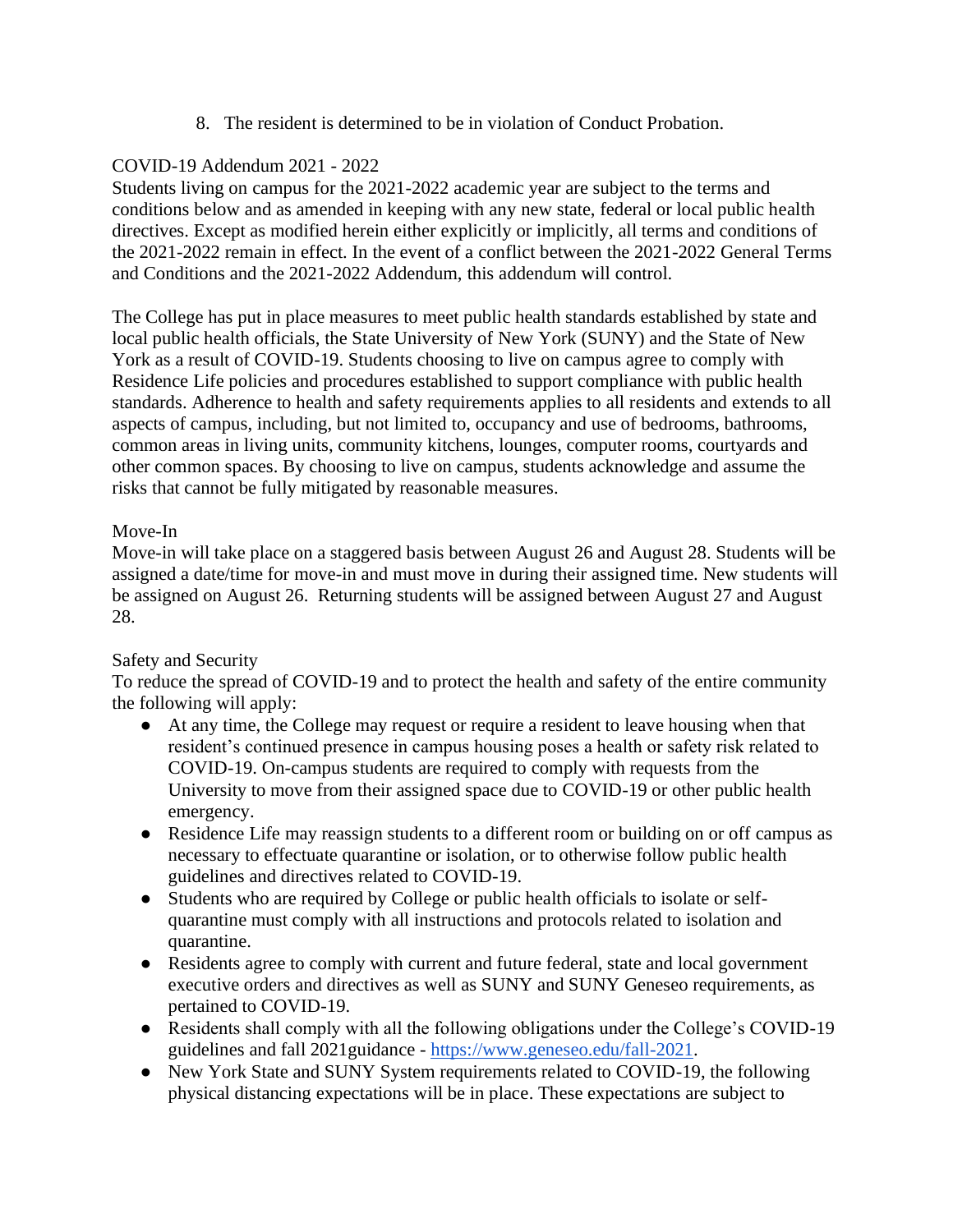change as guidance and requirements from the State of New York, Livingston County and SUNY system are modified.

- o Interactions with others MUST be limited and physical distancing requirements to remain at least 6 feet from others when outside of the student's room must ALWAYS be followed, except as specifically permitted otherwise by the College. https://www.cdc.gov/coronavirus/2019-nCoV/ index.html).
- o There will be limitations on capacity placed on indoor space. Maximum signage capacity will be posted.
- o Students who enter a common space where others are present must maintain physical distancing requirements, and maximum capacity signage or leave the space.
- All Residents must cover their noses and mouths with a mask or cloth face covering when in public spaces in the residence halls and apartments including but not limited to hallways, community bathrooms, kitchens, lounges, laundry rooms and elevators.
- Students must notify Student Health and Counseling if they develop symptoms related to COVID-19 and proceed to isolate in their room until provided with further instructions.
	- o The resident will be directed to pack their Community Bag and proceed to Lauderdale Health Center. The resident will follow all guidance provided by Student Health and Counseling staff, Livingston County Department of Health, and Residence Life.
- If there is a College directive to remain in your room for an extended period of time, you must comply.

#### Failure to Comply

Students who fail to comply with the terms of this addendum including violation of physical distancing standards and quarantine/isolation requirements may be administratively removed from on campus housing. Such action will ordinarily be taken only after prior warning and repeated noncompliant behavior; however, Residence Life reserves the right to remove a student on the basis of a single substantial and intentional violation of the COVID-19-related safety measures noted here and in other College official communications. Students administratively removed from on campus housing will not be considered in good standing as it pertains to eligibility for credits or refunds and will be financially liable for their housing for the entire academic year.

#### Hold Harmless

You agree to release the College, its agents and employees from any and all damages, liability, claims, expenses or loss (collectively, "Claims") resulting from or arising out of your use of space within University housing, including those related to the potential exposure to contagious viruses like COVID-19, and to indemnify and hold harmless the College, its agents and employees from any claims resulting from or arising out of your breach of the terms and conditions of your housing agreement. You understand that, by residing on campus, you are assuming the risks associated with communal living and, as in any shared living environment, those risks include potential exposure to contagious viruses, including COVID-19.

#### Force Majeure